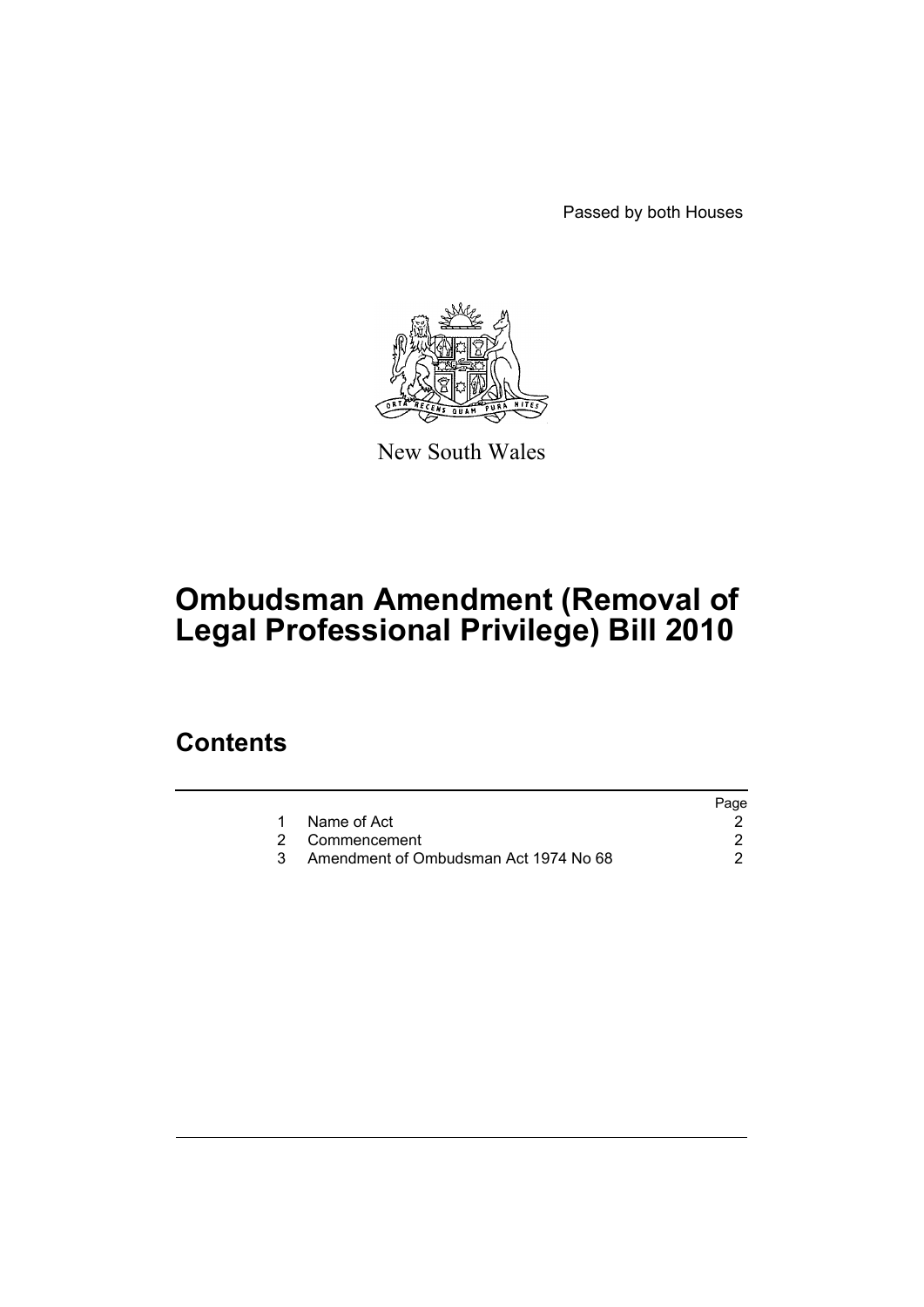*I certify that this public bill, which originated in the Legislative Assembly, has finally passed the Legislative Council and the Legislative Assembly of New South Wales.*

> *Clerk of the Legislative Assembly. Legislative Assembly, Sydney, , 2010*



New South Wales

## **Ombudsman Amendment (Removal of Legal Professional Privilege) Bill 2010**

Act No , 2010

An Act to amend the *Ombudsman Act 1974* to remove provisions that prevent the Ombudsman from obtaining information that is subject to the client legal privilege of a public authority.

*I have examined this bill and find it to correspond in all respects with the bill as finally passed by both Houses.*

*Assistant Speaker of the Legislative Assembly.*